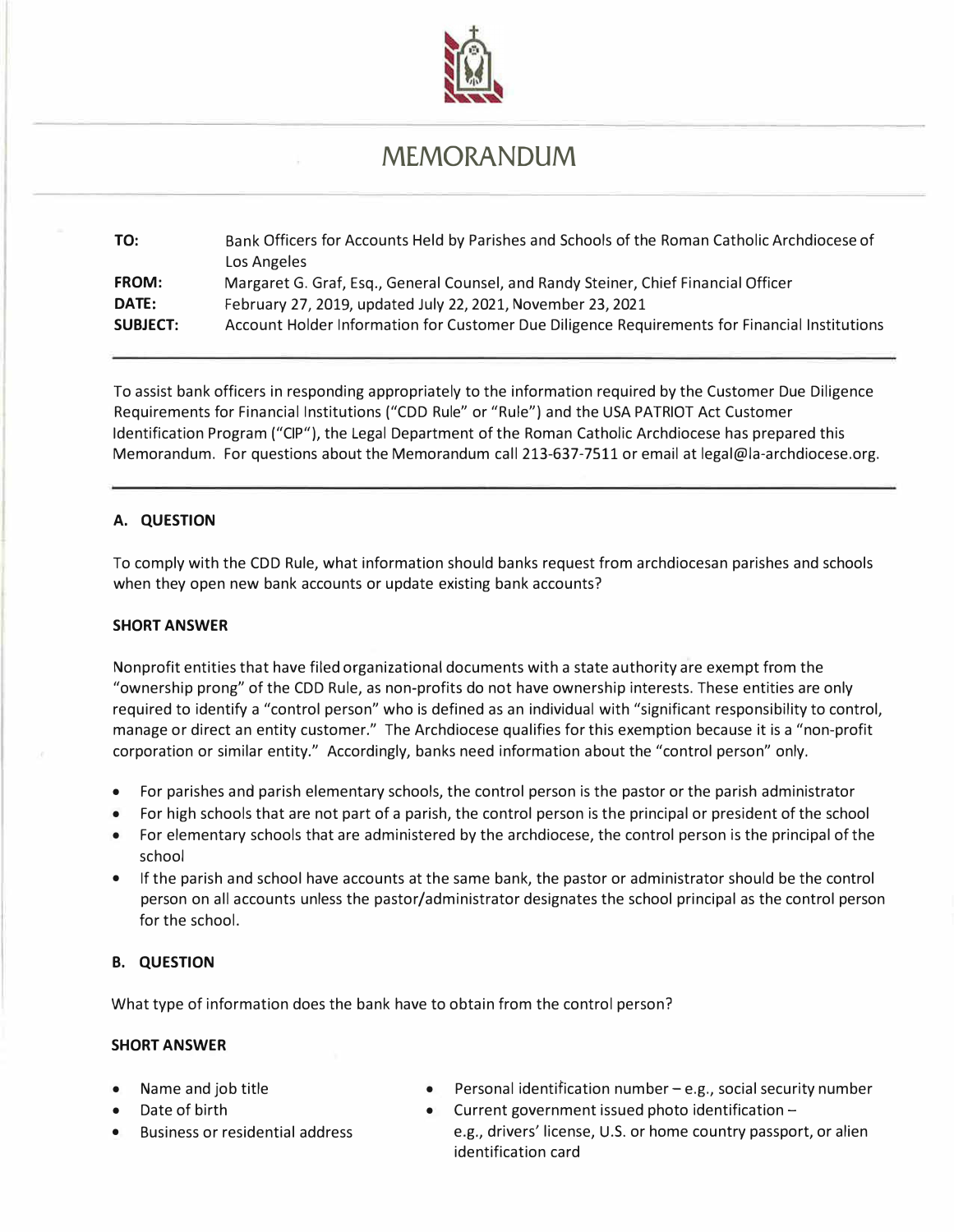#### *A. Information banks are required to collect about their account holders*

When an individual or entity opens a new account or when a current account holder makes certain changes (e.g., adds or changes authorized signers) to an account, banks are required by CDD Rule to collect beneficial ownership information about the account holder. The FAQs providing guidance about the Rule, published by the Financial Crimes Enforcement Network (FinCEN) on April 3, 2018, at https://www.fincen.gov/sites/default/files/2018-04/FinCEN Guidance CDD FAQ FINAL 508 2.pdf ("FinCEN 2018 FAQs"), explain that "covered financial institutions meet their beneficial ownership

obligations by collecting information on individuals, if any, who hold directly or indirectly, 25 percent or more of the equity interests in and one individual who has managerial control of a legal entity customer." (FAQ Question 1.) Thus, the information to be collected has two prongs: one is known as the *ownership/entity prong* and the other is the *control prong.* 

# *B. Non-profit entities are excluded by CDD Rule from the requirement to provide information pertaining to the ownership/equity prong.*

12 Code of Federal Regulations§ 1010.230(e)(3)(ii) provides that: "Any legal entity that is established as a nonprofit corporation or similar entity and has filed its organizational documents with the appropriate State authority as necessary"... "[is] subject only to the **control prong** of the beneficial ownership requirement." FinCEN 2018 FAQs Question 23 explains: that "All nonprofit entities-whether or not tax-exempt-that are established as a nonprofit, or nonstock corporation, or similar entity that has been validly organized with the proper State authority are excluded from the **ownership/equity prong** of the requirement because nonprofit entities generally do not have ownership interests. Financial institutions, however, are required to collect beneficial ownership information under the control prong from any such entity."

According to the FinCEN FAQs published on July 19, 2016 ("FinCEN 2016 FAQs"), the control prong seeks information about "a single individual with significant responsibility to control, manage, or direct a legal entity customer, including an executive officer or senior manager (e.g., a Chief Executive Officer, Chief Financial Officer, Chief Operating Officer, Managing Member, General Partner, President, Vice President, or Treasurer); or any other individual who regularly performs similar functions .... This list of positions is illustrative, not exclusive, as there is significant diversity in how legal entities are structured." FinCEN 2016 FAQs, Question 9. https://www.fincen.gov/sites/default/files/2016-09/ FAQs for CDD Final Rule %287 15 16%29.pdf

# *C. The parishes, schools and other entities in the Roman Catholic Archdiocese of Los Angeles are nonprofit tax-exempt organizations registered with the Internal Revenue Service and Franchise Tax Board.*

The Roman Catholic Archdiocese of Los Angeles is the Canon law (Church law) term used to describe the territorial jurisdiction of the Roman Catholic Archbishop of Los Angeles. The Archdiocese and all entities recognized by the Archbishop are non-profit tax-exempt organizations. These entities (with a few exceptions not pertinent for this memorandum) derive their tax-exempt status from the Internal Revenue Service through the Group Ruling letter issued annually by the IRS to the United States Conference of Catholic Bishops ("USCCB"). The current copy of the IRS Group Ruling letter is available on the USCCB website, here: https://www.usccb.org/resources/2021-irs-group-ruling-memo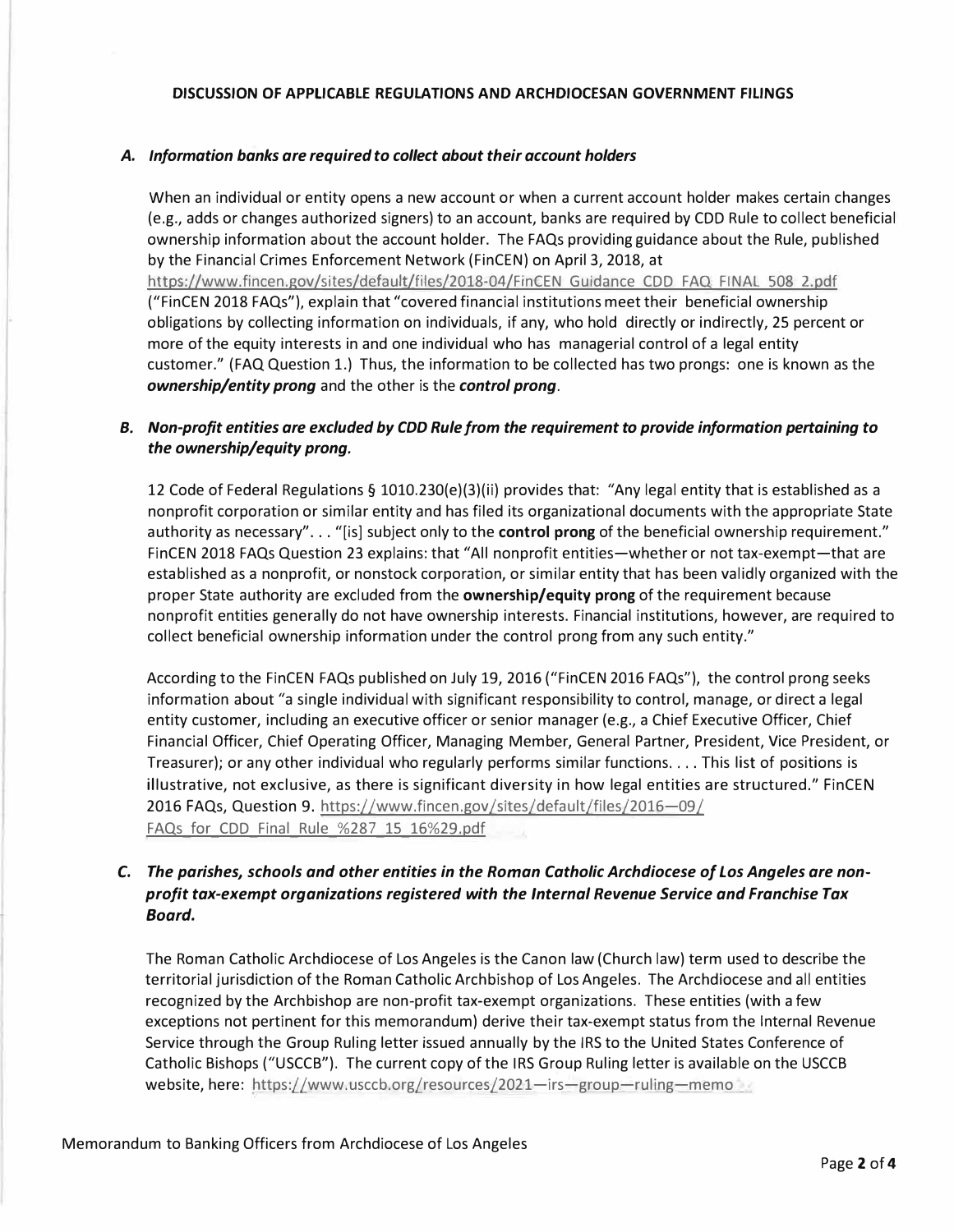The IRS Group Ruling relies on the Official Catholic Directory ("OCD"), published annually, that lists all recognized archdiocesan entities. The pertinent pages of the OCD that identify the parish, school or other entity that opens or holds a bank account can be provided upon request. The OCD itself is not available online.

In addition to the Internal Revenue Service, the California Franchise Tax Board has recognized all archdiocesan parishes and schools as tax-exempt through a State group ruling.

*D. The Archdiocese has filed organizational documents with the California Secretary of State*

For the purpose of conducting business as a civil law entity, the Archdiocese operates under a variety of organizational structures. All parishes and schools are subject to The Roman Catholic Archbishop of Los Angeles, a corporation sole ("RCALA, corp. sole"). The Archbishop is the sole member of RCALA, corp. sole, which does not have a board of directors. The California Secretary of State no longer accepts statements of information from corporations sole. However, a copy of the Articles of Incorporation is still available on the Secretary of State website, here: https://businesssearch.sos.ca.gov/

Individual parishes and schools are considered unincorporated associations. They do not have articles. The only organizational-type documents available are the tax identification number letter from the Internal Revenue Service (FEIN letter), available upon request from the parish or school, and the California Franchise Board's exempt organization letter, available here: https://www.ftb.ca.gov/help/business/entity-statusletter.asp and the contract of the contract of the contract of the contract of the contract of the contract of

**E.** *Official signers on Archdiocesan bank accounts are the Archbishop and the Moderator of the Curia/Vicar General.*

As a matter of internal policy and practice, the Archbishop and his deputy, the Moderator of the Curia/Vicar General, are required to be signers on all archdiocesan bank accounts. As signers only on the accounts, and not "customers" of the bank, the Archbishop and the Moderator of the Curia/Vicar General are not required to provide their Social Security numbers by the USAPATRIOT Act or CIP regulations. Accordingly, the only information that will be provided is their California driver'slicense number, place of birth and mother's maiden name. The reason for this limitation is explained as follows:

# **QUESTION PRESENTED:**

Is the Archbishop or the Moderator of the Curia/Vicar General or any other person required to provide a Social Security Number to banks, savings associations, credit unions, or certain non-federally regulated banks, when acting as attorney-in-fact or agent or signer for the Archdiocese and its numerous entities? **ANSWER:**

No. Under federal law only "customers" are required to provide identifying information, which includes taxpayer identification *(i.e.,* Social Security Number). An attorney-in-fact or signer or agent of the person or entity opening a bank account is not defined as a customer. Therefore, an attorney-in-fact or signer or agent does not fall within the scope of the PATRIOT Act's Customer Identification Program ("CIP"). State laws dealing with this same subject are likely to be preempted.

Note that a financial institution may have its own internal policies that require an attorney-in-fact or signer or agent to provide a Social Security Number as identification, but if the reason cited for the policy is that it is the law, that assertion can be challenged.

Memorandum to Banking Officers from Archdiocese of Los Angeles

7사장, 김화 개발 - 그러나 사용 XX 1/4사 1/4 사원